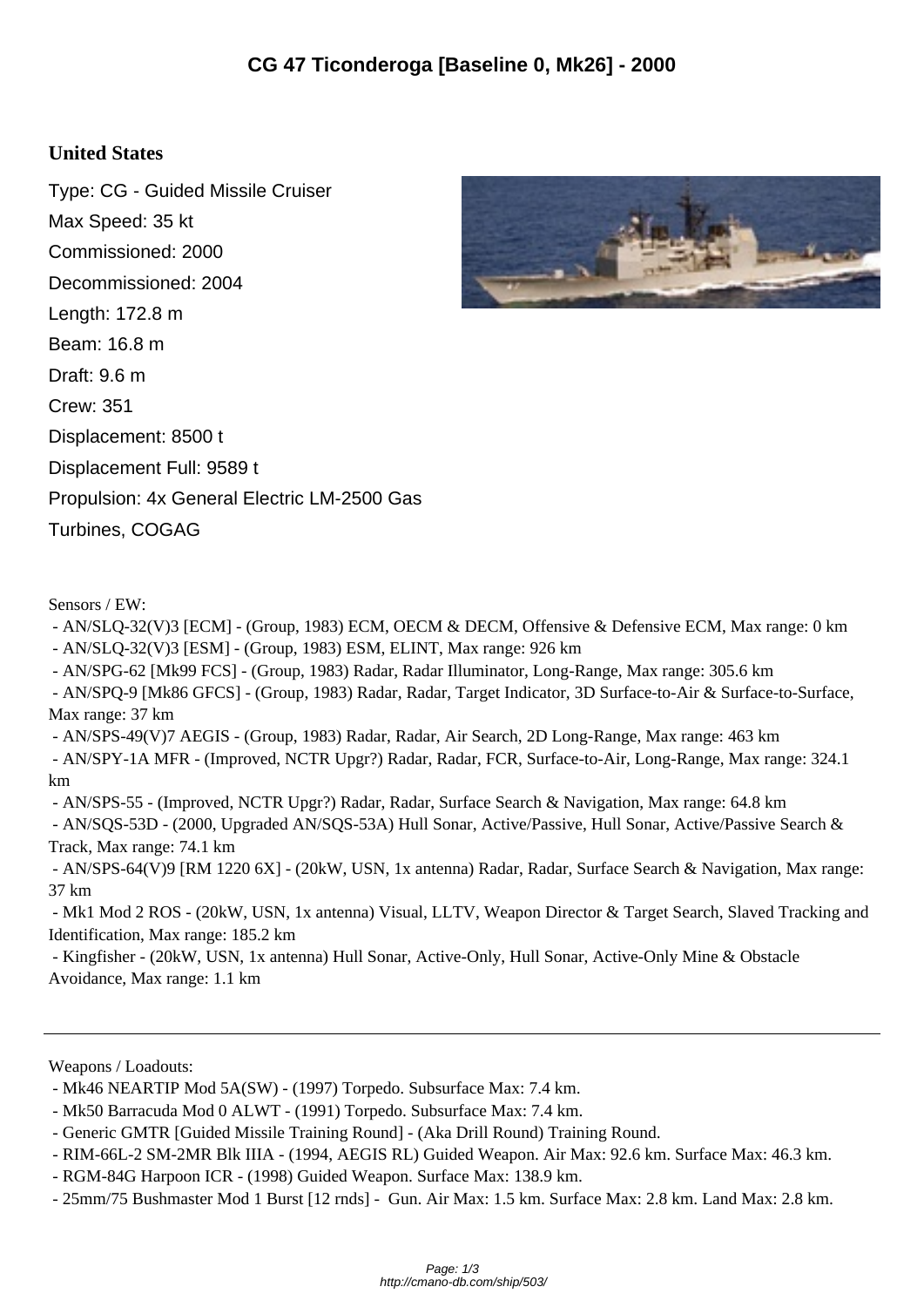- 20mm/85 Mk15 Phalanx B[lk 1 Burst \[300 rnds\] - Gun. Air Max: 1.5 km.](http://cmano-db.com/ship/503/) 

 - 12.7mm/50 MG Burst [10 rnds] - (Facility/Ship, No Anti-Air Capability) Gun. Surface Max: 1.9 km. Land Max: 1.9 km.

- 127mm/54 HE-CVT [HiFrag] (USN) Gun. Air Max: 2.8 km. Surface Max: 20.4 km. Land Max: 20.4 km.
- 127mm/54 HE-PD [HiCap] (USN) Gun. Air Max: 2.8 km. Surface Max: 20.4 km. Land Max: 20.4 km.
- 127mm/54 WP (USN) Gun. Surface Max: 20.4 km. Land Max: 20.4 km.
- Mk216 Sea Gnat Chaff [Distraction] (1988) Decoy (Expendable). Surface Max: 1.9 km.
- Mk245 GIANT Flare (1997, DM19A1) Decoy (Expendable). Surface Max: 1.9 km.
- Mk214 Sea Gnat Chaff [Seduction] (1987) Decoy (Expendable). Surface Max: 1.9 km.
- AN/SLQ-25A Nixie Decoy (Towed). Surface Max: 1.9 km.

OVERVIEW: The Ticonderoga-class of guided-missile cruisers is a class of warships in the United States Navy, first ordered and authorized in the 1978 fiscal year. The class uses passive phased-array radar and was originally planned as a class of destroyers. However, the increased combat capability offered by the Aegis combat system and the AN/SPY-1 radar system was used to justify the change of the classification from DDG (guided missile destroyer) to CG (guided-missile cruiser) shortly before the keels were laid down for Ticonderoga and Yorktown.

Ticonderoga-class guided-missile cruisers are multi-role warships. Their Mk 41 VLS can launch Tomahawk cruise missiles to strike strategic or tactical targets, or fire long-range antiaircraft Standard Missiles for defense against aircraft or antiship missiles. Their LAMPS III helicopters and sonar systems allow them to perform antisubmarine missions. Ticonderoga-class ships are designed to be elements of carrier battle groups, amphibious assault groups, as well as performing missions such as interdiction or escort.

DETAILS: The Ticonderoga-class cruiser's design was based on that of the Spruance-class destroyer. The Ticonderoga class introduced a new generation of guided missile warships based on the AEGIS phased array radar that is capable of simultaneously scanning for threats, tracking targets, and guiding missiles to interception. When they were designed, they had the most powerful electronic warfare equipment in the U.S. Navy, as well as the most advanced underwater surveillance system. These ships were one of the first classes of warships to be built in modules, rather than being assembled from the bottom up.

In addition to the added radar capability, the Ticonderoga-class ships subsequently built after the USS Thomas S. Gates included two Mark 41 Vertical Launching Systems (VLS). The two VLS allow the ship to have 122 missile storage and launching tubes that can carry a wide variety of missiles, including the Tomahawk cruise missile, Standard surface-to-air missile, Evolved Sea Sparrow surface-to-air missile, and ASROC antisubmarine warfare (ASW) guided rockets. More importantly, the VLS enables all missiles to be on full stand-by at any given time, shortening the warship's response time before firing. The original five ships (Ticonderoga, Yorktown, Vincennes, Valley Forge, and Thomas S. Gates) had Mark 26 twin-arm launchers that limited their missile capacity to a total of 88 missiles, and that could not fire the Tomahawk missile. After the end of the Cold War, the lower capabilities of the original five warships limited them to duties close to the home waters of the United States. These ship's cluttered superstructure, inherited from the Spruance-class destroyers, required two of their external radar units to be mounted on a special pallet on the portside aft corner of the superstructure, with the other two mounted on the forward starboard corner. The later AEGIS warships, designed from-the-keel-up to carry the SPY-1 radars, have them all clustered together.

The high weight of these warships - about 1,500 tons heavier than the Spruance class, resulted in a highly stressed hull and some structural problems in early service, which were generally corrected in the late 1980s and mid-1990s. Several ships had superstructure cracks which had to be repaired.